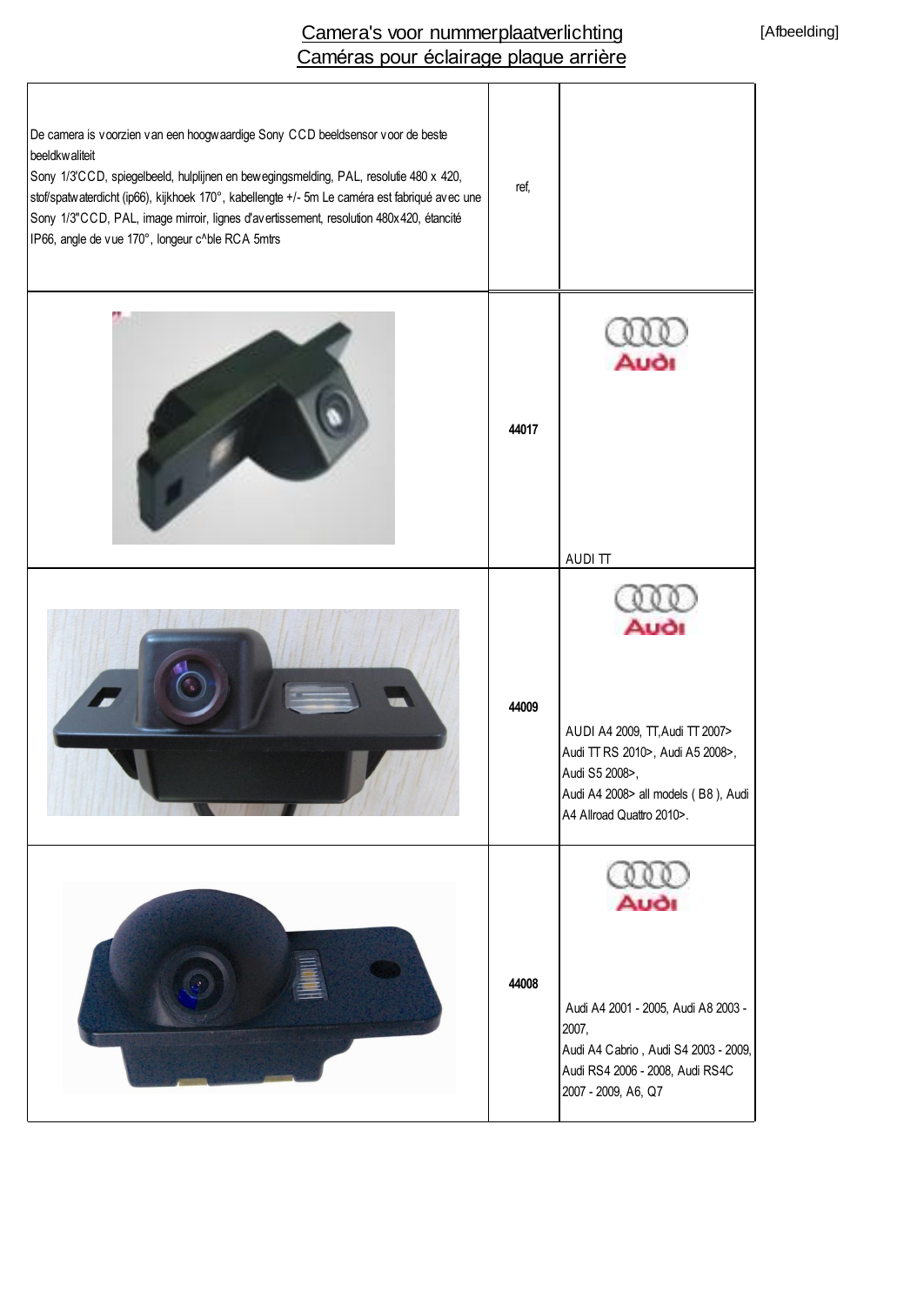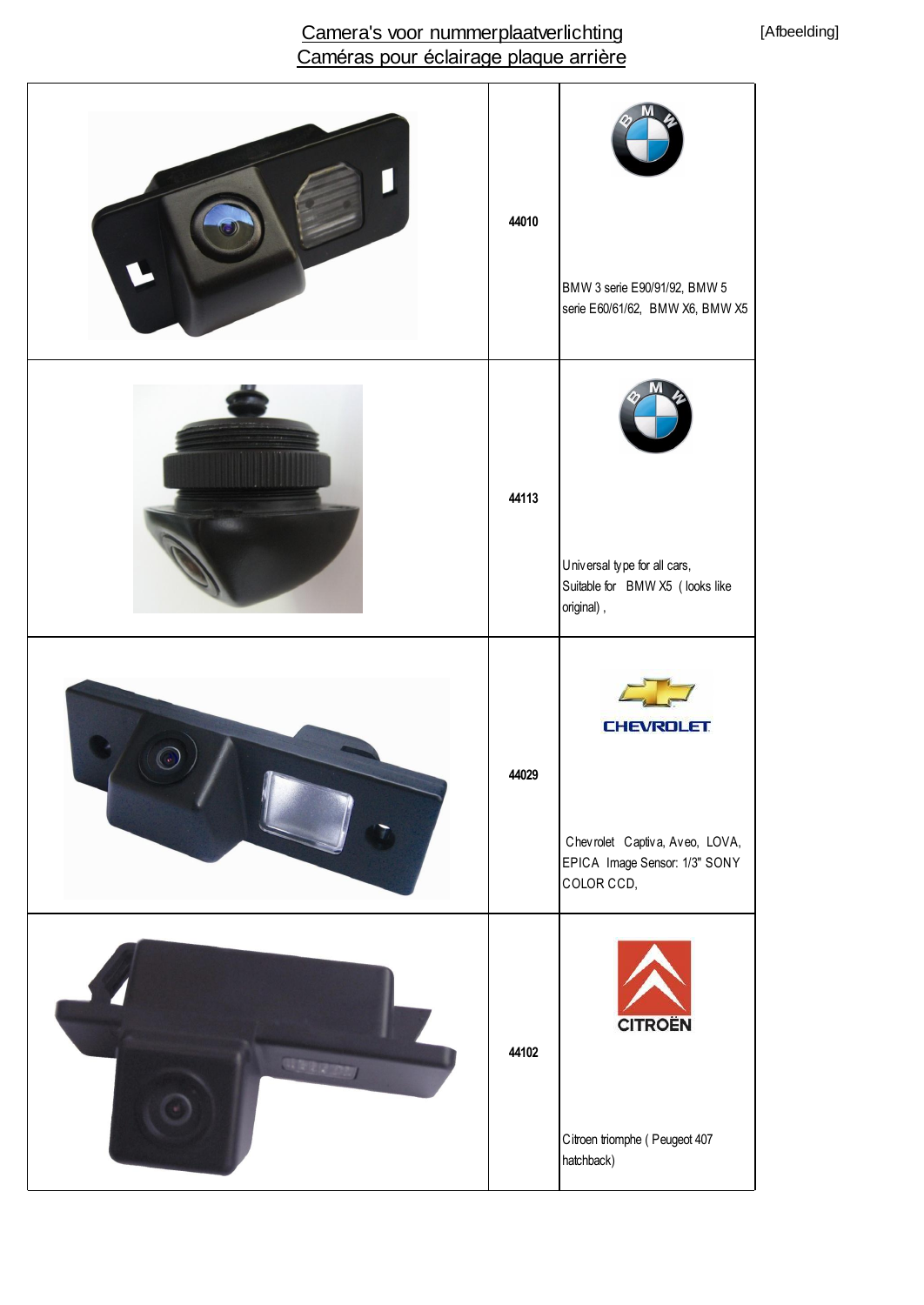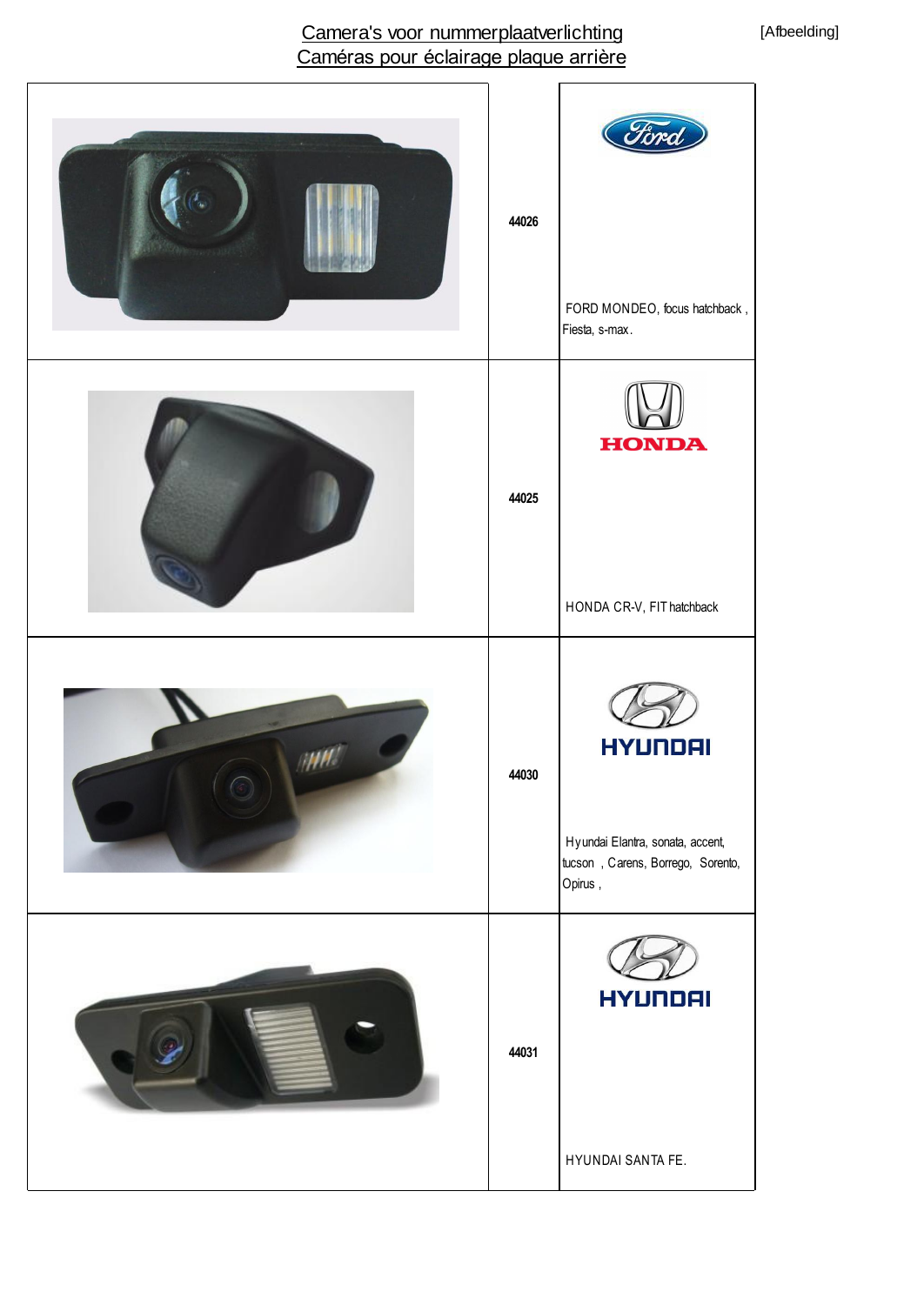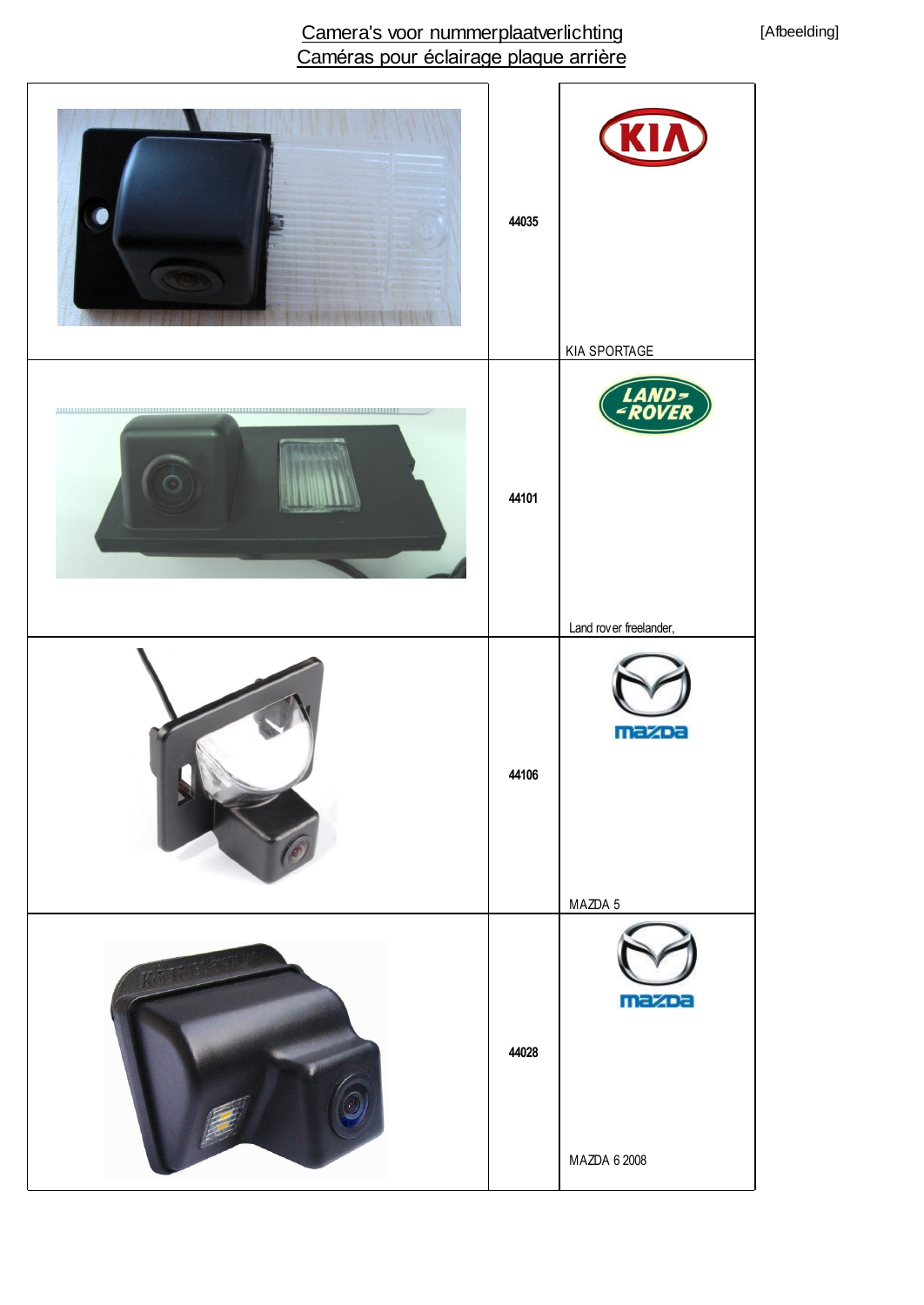#### [Afbeelding]

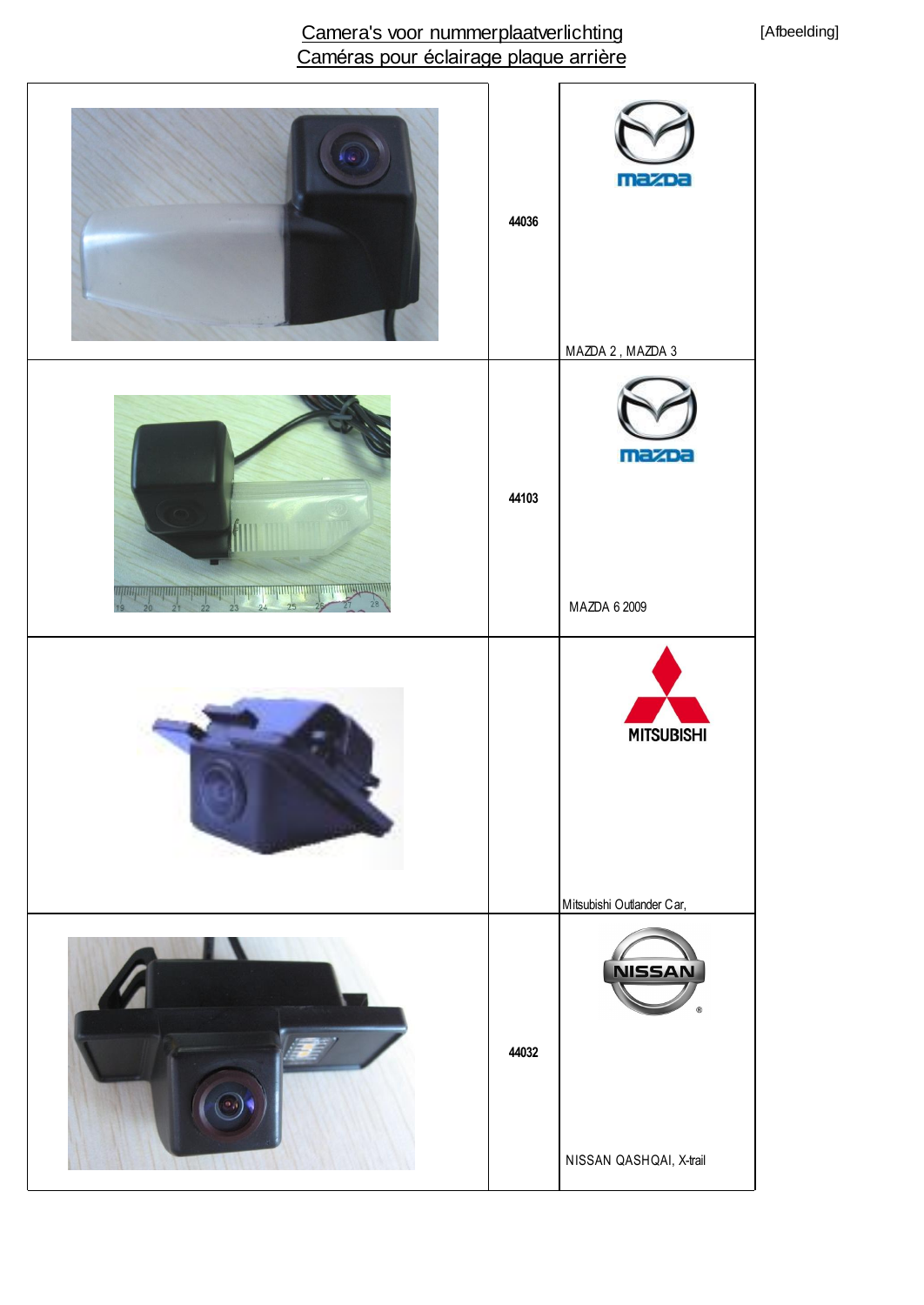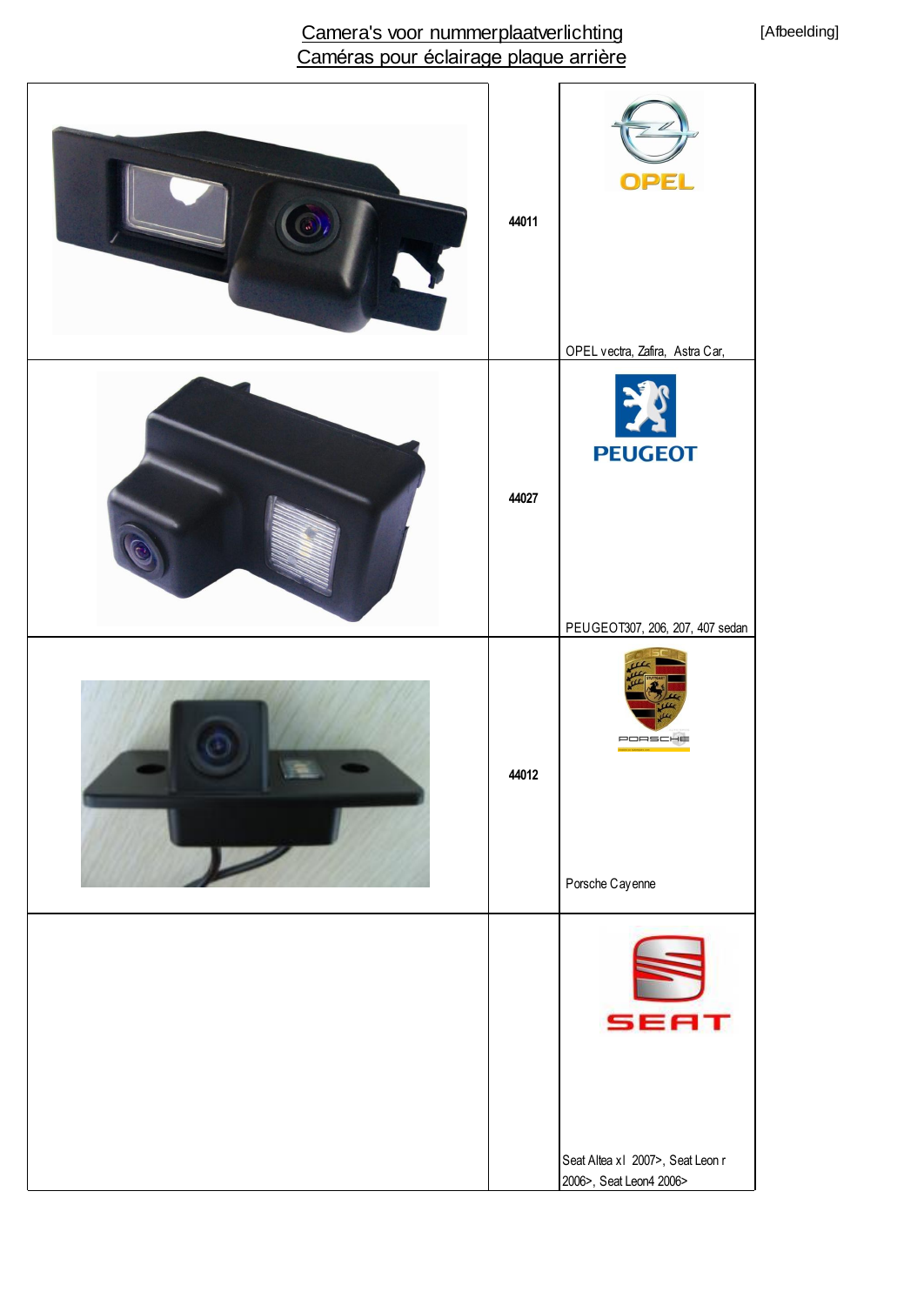[Afbeelding]

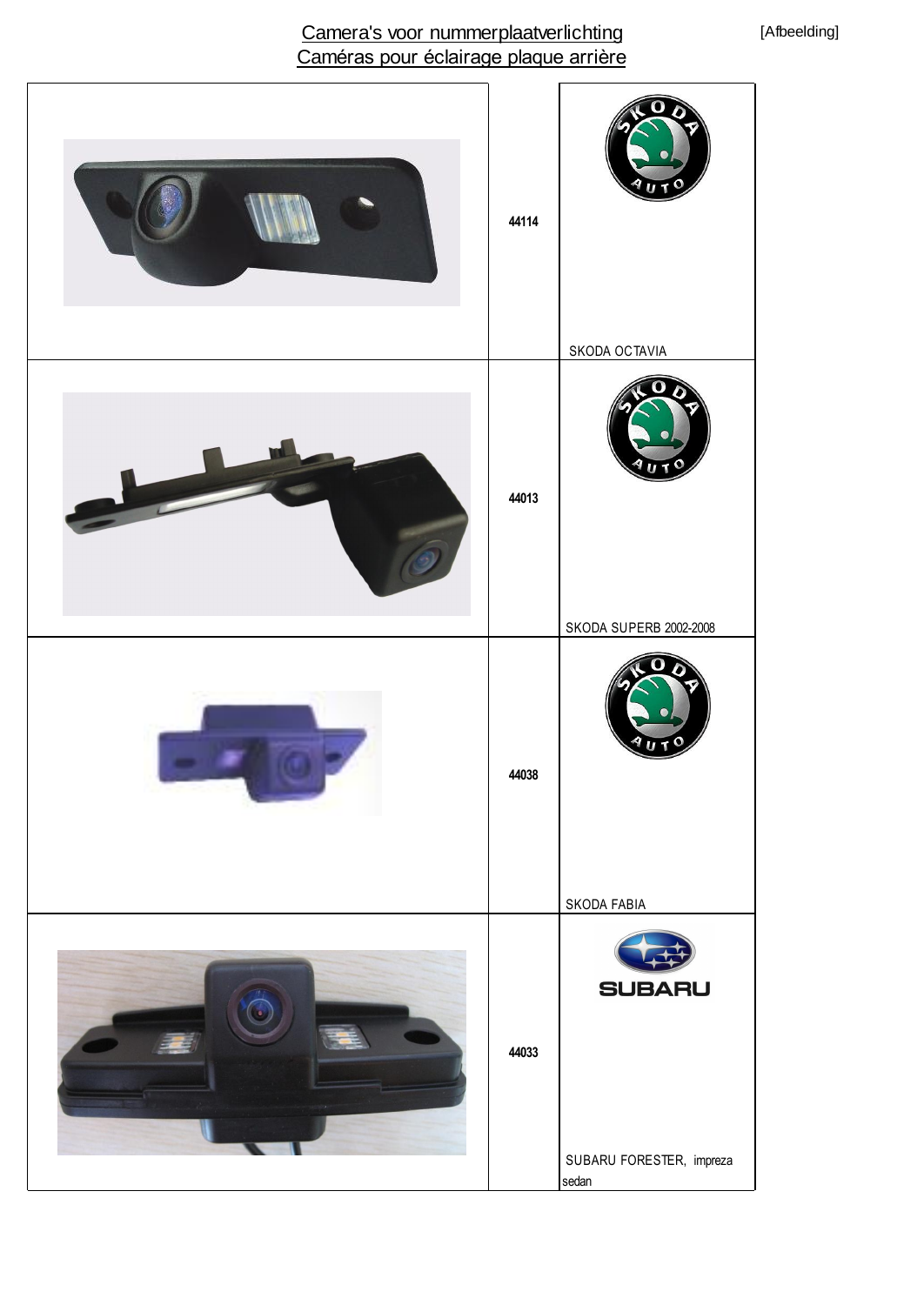